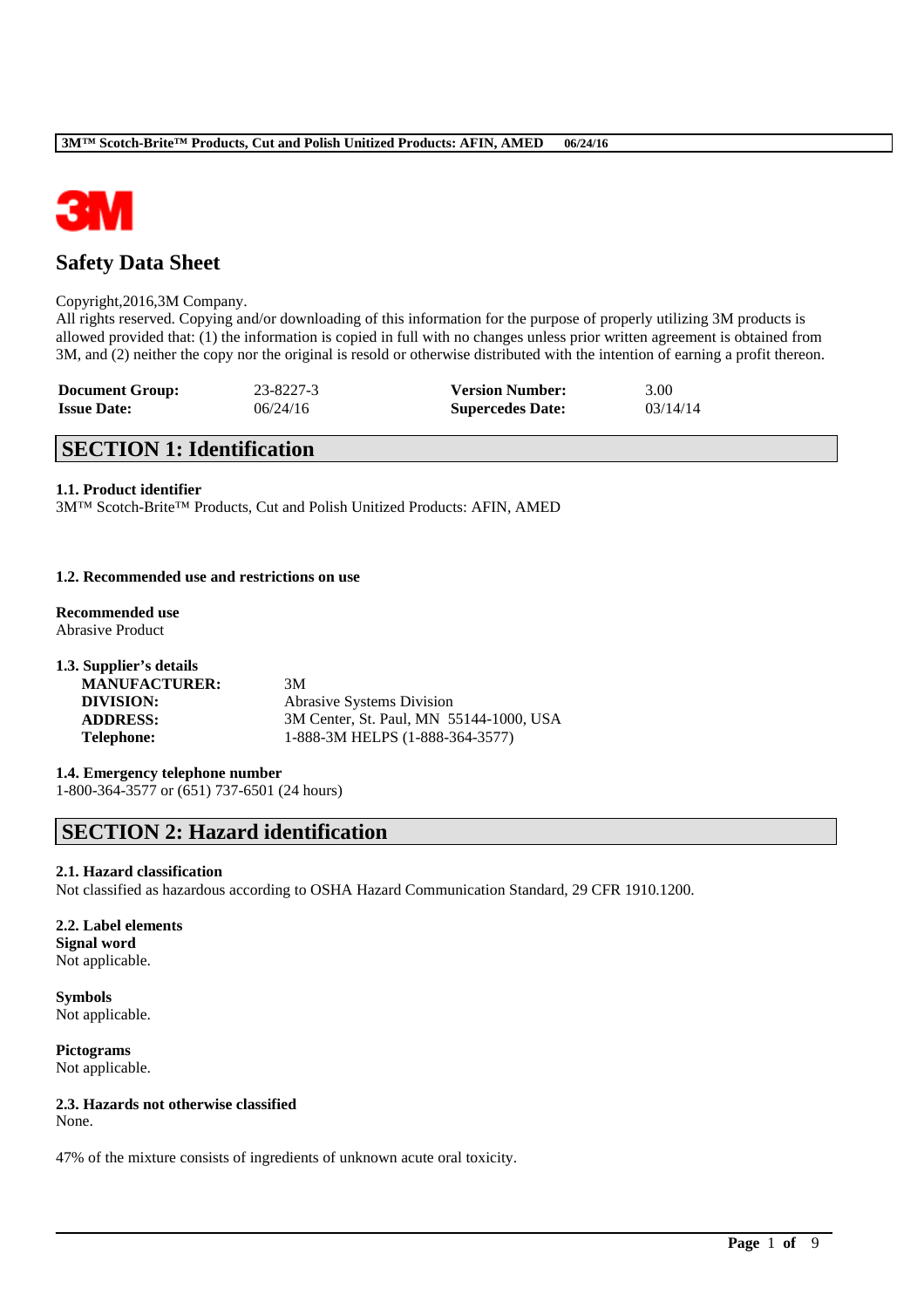# **SECTION 3: Composition/information on ingredients**

| Ingredient                           | <b>C.A.S. No.</b> | $%$ by Wt    |
|--------------------------------------|-------------------|--------------|
| Aluminum Oxide Mineral (non-fibrous) | 1344-28-1         | $35 - 65$    |
| Lubricant                            | 4485-12-5         | $1 - 5$      |
| Titanium Dioxide                     | 13463-67-7        | $0.25 - 2.5$ |
| <b>Cured Resin</b>                   | Mixture           | $20 - 50$    |
| Cloth Scrim                          | Mixture           | $0 - 1$      |
| Nylon Fiber                          | Mixture           | $2 - 10$     |
| Roloc Attachment                     | Mixture           | $0 - 5$      |

# **SECTION 4: First aid measures**

### **4.1. Description of first aid measures**

#### **Inhalation:**

Remove person to fresh air. If you feel unwell, get medical attention.

### **Skin Contact:**

Wash with soap and water. If signs/symptoms develop, get medical attention.

### **Eye Contact:**

Flush with large amounts of water. Remove contact lenses if easy to do. Continue rinsing. If signs/symptoms persist, get medical attention.

#### **If Swallowed:**

No need for first aid is anticipated.

## **4.2. Most important symptoms and effects, both acute and delayed**

See Section 11.1. Information on toxicological effects.

# **4.3. Indication of any immediate medical attention and special treatment required**

Not applicable

# **SECTION 5: Fire-fighting measures**

## **5.1. Suitable extinguishing media**

In case of fire: Use a fire fighting agent suitable for ordinary combustible material such as water or foam to extinguish.

\_\_\_\_\_\_\_\_\_\_\_\_\_\_\_\_\_\_\_\_\_\_\_\_\_\_\_\_\_\_\_\_\_\_\_\_\_\_\_\_\_\_\_\_\_\_\_\_\_\_\_\_\_\_\_\_\_\_\_\_\_\_\_\_\_\_\_\_\_\_\_\_\_\_\_\_\_\_\_\_\_\_\_\_\_\_\_\_\_\_

### **5.2. Special hazards arising from the substance or mixture**

None inherent in this product.

### **Hazardous Decomposition or By-Products**

**Substance Condition** Carbon monoxide During Combustion Carbon dioxide During Combustion Hydrogen Cyanide During Combustion Ammonia During Combustion Oxides of Nitrogen During Combustion

## **5.3. Special protective actions for fire-fighters**

No special protective actions for fire-fighters are anticipated.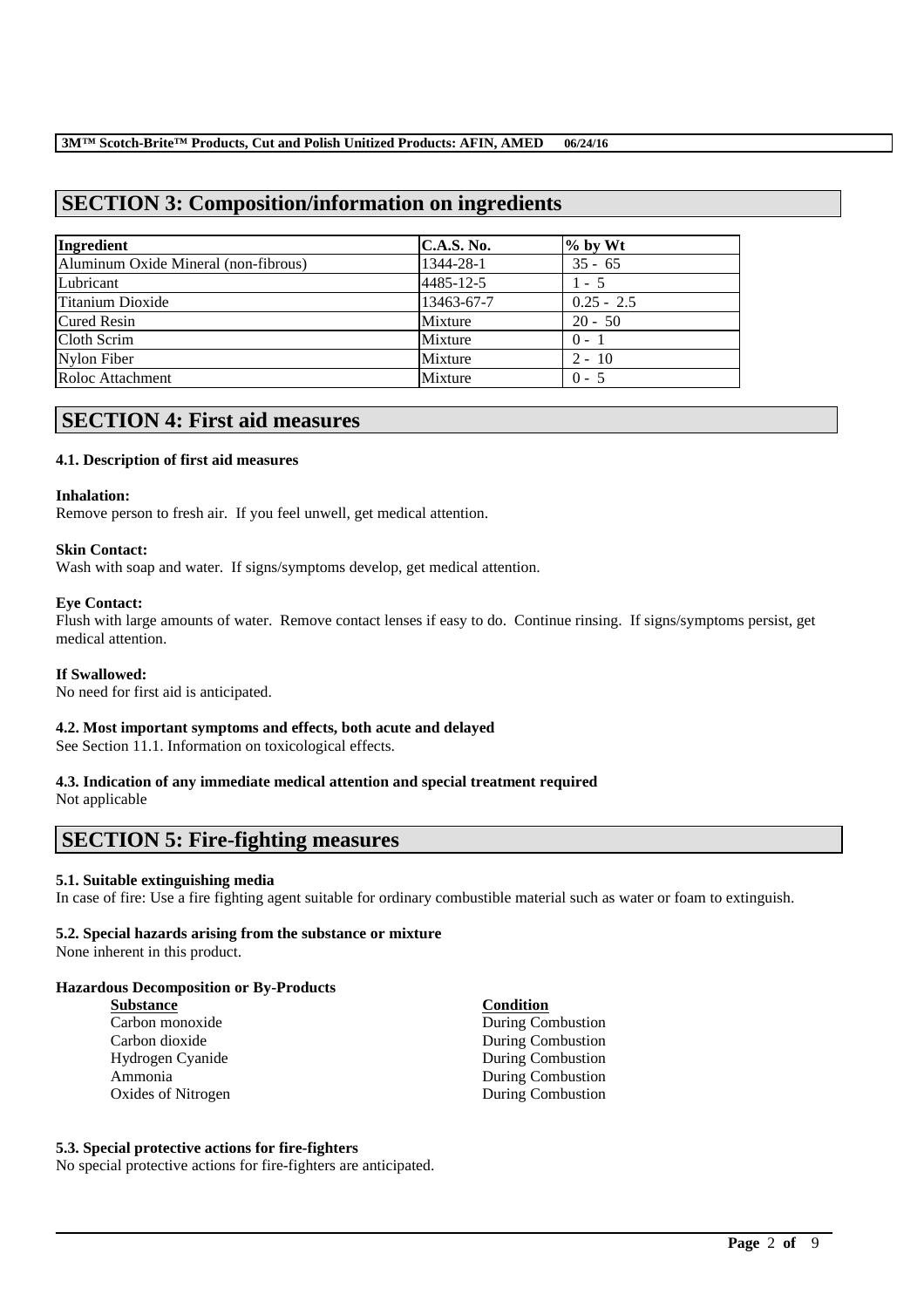# **SECTION 6: Accidental release measures**

### **6.1. Personal precautions, protective equipment and emergency procedures**

Observe precautions from other sections.

## **6.2. Environmental precautions**

Not applicable.

### **6.3. Methods and material for containment and cleaning up**

Not applicable.

# **SECTION 7: Handling and storage**

## **7.1. Precautions for safe handling**

Avoid breathing of dust created by cutting, sanding, grinding or machining. Damaged product can break apart during use and cause serious injury to face or eyes. Check product for damage such as cracks or nicks prior to use. Replace if damaged. Always wear eye and face protection when working at sanding or grinding operations or when near such operations. Combustible dust may form by action of this product on another material (substrate). Dust generated from the substrate during use of this product may be explosive if in sufficient concentration with an ignition source. Dust deposits should not be allowed to accumulate on surfaces because of the potential for secondary explosions.

## **7.2. Conditions for safe storage including any incompatibilities**

No special storage requirements.

# **SECTION 8: Exposure controls/personal protection**

## **8.1. Control parameters**

## **Occupational exposure limits**

If a component is disclosed in section 3 but does not appear in the table below, an occupational exposure limit is not available for the component.

| Ingredient                    | <b>C.A.S. No.</b> | Agency       | Limit type                    | <b>Additional Comments</b> |
|-------------------------------|-------------------|--------------|-------------------------------|----------------------------|
| Aluminum, insoluble compounds | 1344-28-1         | <b>ACGIH</b> | TWA(respirable fraction):1    | A4: Not class, as human    |
|                               |                   |              | mg/m3                         | carcin                     |
| Aluminum Oxide Mineral (non-  | 1344-28-1         | <b>CMRG</b>  | $TWA:1$ fiber/cc              |                            |
| fibrous)                      |                   |              |                               |                            |
| Aluminum Oxide Mineral (non-  | 1344-28-1         | <b>OSHA</b>  | $TWA$ (as total dust):15      |                            |
| fibrous)                      |                   |              | mg/m3;TWA(respirable          |                            |
|                               |                   |              | fraction): $5 \text{ mg/m}$ 3 |                            |
| Titanium Dioxide              | 13463-67-7        | <b>ACGIH</b> | $TWA:10$ mg/m $3$             | A4: Not class, as human    |
|                               |                   |              |                               | carcin                     |
| <b>Titanium Dioxide</b>       | 13463-67-7        | <b>CMRG</b>  | TWA(as respirable dust):5     |                            |
|                               |                   |              | mg/m3                         |                            |
| <b>Titanium Dioxide</b>       | 13463-67-7        | <b>OSHA</b>  | TWA(as total dust):15 mg/m3   |                            |
| <b>STEARATES</b>              | 4485-12-5         | <b>ACGIH</b> | $TWA:10$ mg/m $3$             | A4: Not class, as human    |
|                               |                   |              |                               | carcin                     |

\_\_\_\_\_\_\_\_\_\_\_\_\_\_\_\_\_\_\_\_\_\_\_\_\_\_\_\_\_\_\_\_\_\_\_\_\_\_\_\_\_\_\_\_\_\_\_\_\_\_\_\_\_\_\_\_\_\_\_\_\_\_\_\_\_\_\_\_\_\_\_\_\_\_\_\_\_\_\_\_\_\_\_\_\_\_\_\_\_\_

ACGIH : American Conference of Governmental Industrial Hygienists

AIHA : American Industrial Hygiene Association

CMRG : Chemical Manufacturer's Recommended Guidelines

OSHA : United States Department of Labor - Occupational Safety and Health Administration

TWA: Time-Weighted-Average

STEL: Short Term Exposure Limit

CEIL: Ceiling

#### **8.2. Exposure controls**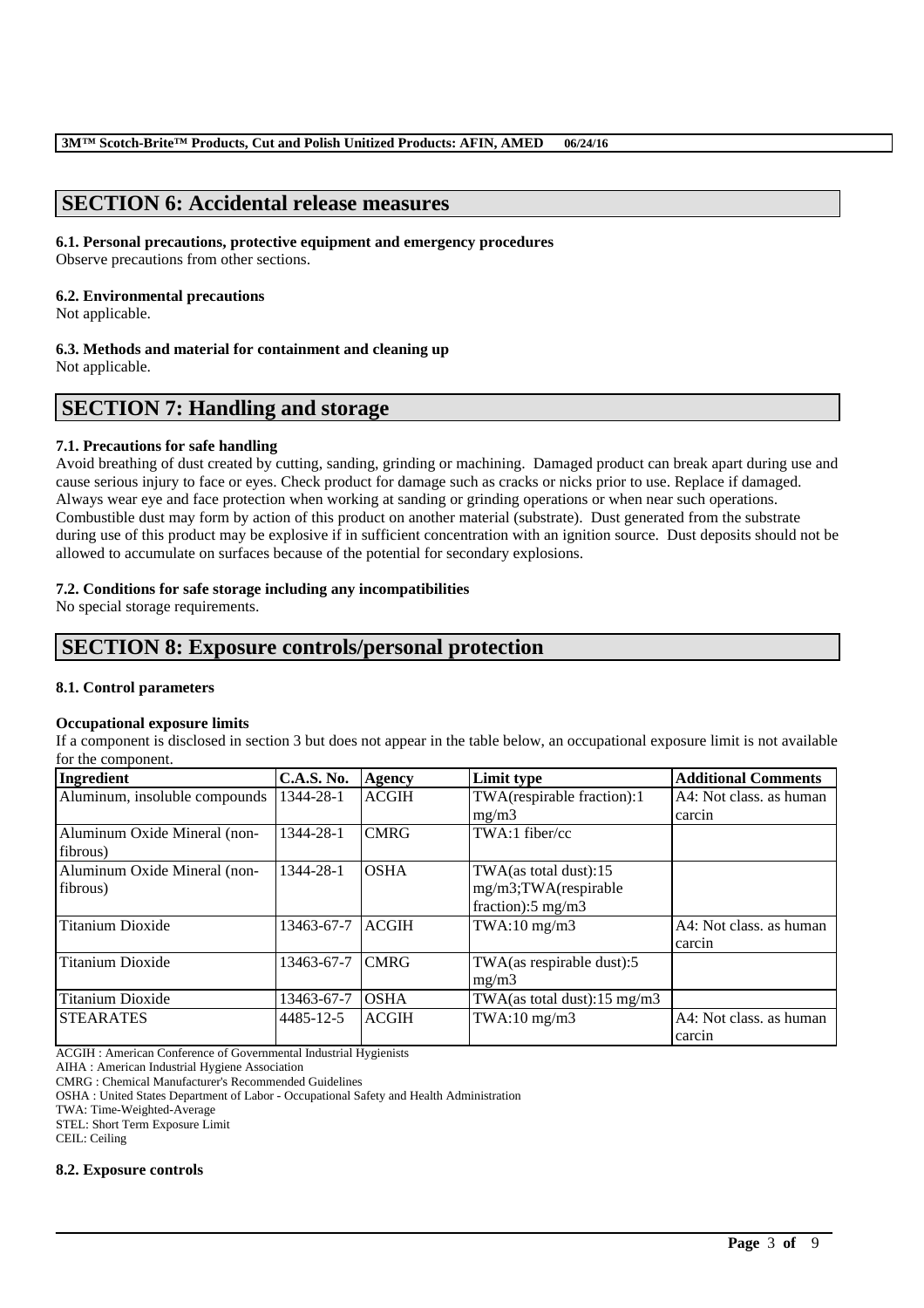## **8.2.1. Engineering controls**

Provide appropriate local exhaust ventilation for sanding, grinding or machining. Use general dilution ventilation and/or local exhaust ventilation to control airborne exposures to below relevant Exposure Limits and/or control

dust/fume/gas/mist/vapors/spray. If ventilation is not adequate, use respiratory protection equipment. Warning: Excessive operating speed or generation of extreme heat may result in harmful emissions. Use local exhaust ventilation. Provide local exhaust at process emission sources to control exposure near the source and to prevent the escape of dust into the work area. Ensure that dust-handling systems (such as exhaust ducts, dust collectors, vessels, and processing equipment) are designed in a manner to prevent the escape of dust into the work area (i.e., there is no leakage from the equipment).

### **8.2.2. Personal protective equipment (PPE)**

### **Eye/face protection**

To minimize the risk of injury to face and eyes, always wear eye and face protection when working at sanding or grinding operations or when near such operations. Select and use eye/face protection to prevent contact based on the results of an exposure assessment. The following eye/face protection(s) are recommended: Safety Glasses with side shields

### **Skin/hand protection**

Wear appropriate gloves to minimize risk of injury to skin from contact with dust or physical abrasion from grinding or sanding.

### **Respiratory protection**

Assess exposure concentrations of all materials involved in the work process. Consider material being abraded when determining the appropriate respiratory protection. Select and use appropriate respirators to prevent inhalation overexposure. An exposure assessment may be needed to decide if a respirator is required. If a respirator is needed, use respirators as part of a full respiratory protection program. Based on the results of the exposure assessment, select from the following respirator type(s) to reduce inhalation exposure:

\_\_\_\_\_\_\_\_\_\_\_\_\_\_\_\_\_\_\_\_\_\_\_\_\_\_\_\_\_\_\_\_\_\_\_\_\_\_\_\_\_\_\_\_\_\_\_\_\_\_\_\_\_\_\_\_\_\_\_\_\_\_\_\_\_\_\_\_\_\_\_\_\_\_\_\_\_\_\_\_\_\_\_\_\_\_\_\_\_\_

Half facepiece or full facepiece air-purifying respirator suitable for particulates

For questions about suitability for a specific application, consult with your respirator manufacturer.

# **SECTION 9: Physical and chemical properties**

## **9.1. Information on basic physical and chemical properties**

| <b>General Physical Form:</b>                 | Solid                |
|-----------------------------------------------|----------------------|
| Odor, Color, Grade:                           | Solid Abrasive Wheel |
| <b>Odor threshold</b>                         | Not Applicable       |
| рH                                            | Not Applicable       |
| <b>Melting point</b>                          | Not Applicable       |
| <b>Boiling Point</b>                          | Not Applicable       |
| <b>Flash Point</b>                            | Not Applicable       |
| <b>Evaporation rate</b>                       | No Data Available    |
| Flammability (solid, gas)                     | Not Classified       |
| <b>Flammable Limits(LEL)</b>                  | Not Applicable       |
| <b>Flammable Limits(UEL)</b>                  | Not Applicable       |
| <b>Vapor Pressure</b>                         | Not Applicable       |
| <b>Vapor Density</b>                          | Not Applicable       |
| <b>Density</b>                                | Not Applicable       |
| <b>Specific Gravity</b>                       | Not Applicable       |
| <b>Solubility In Water</b>                    | Not Applicable       |
| Solubility- non-water                         | Not Applicable       |
| <b>Partition coefficient: n-octanol/water</b> | Not Applicable       |
|                                               |                      |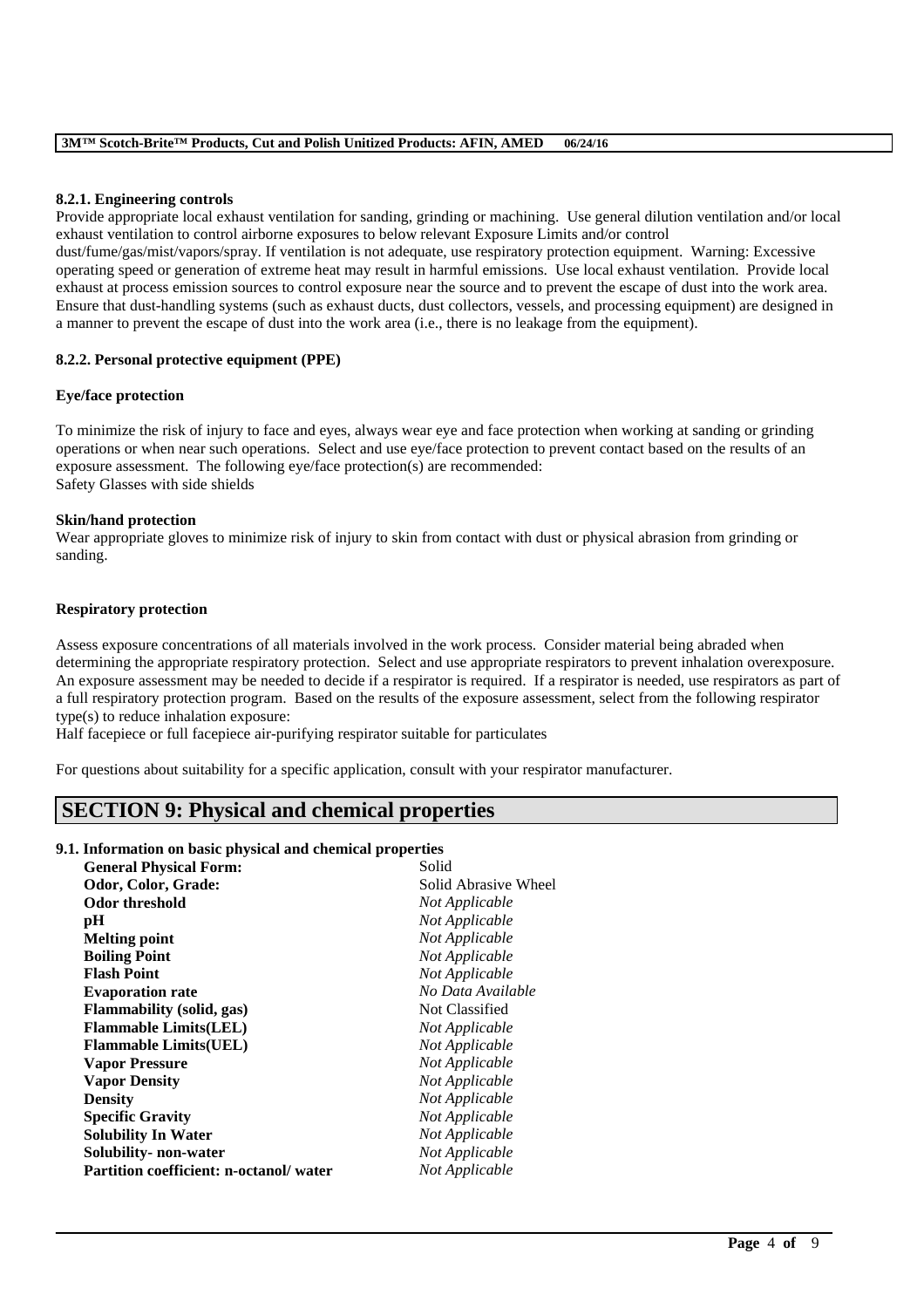**Autoignition temperature** *Not Applicable* **Decomposition temperature** *Not Applicable* **Viscosity** *Not Applicable* **EU Volatile Organic Compounds** *No Data Available*

# **SECTION 10: Stability and reactivity**

**10.1. Reactivity**

This material is considered to be non reactive under normal use conditions.

**10.2. Chemical stability** Stable.

**10.3. Possibility of hazardous reactions** Hazardous polymerization will not occur.

**10.4. Conditions to avoid** None known.

**10.5. Incompatible materials**

None known.

**10.6. Hazardous decomposition products**

None known.

## **Substance Condition**

Refer to section 5.2 for hazardous decomposition products during combustion.

# **SECTION 11: Toxicological information**

**The information below may not be consistent with the material classification in Section 2 if specific ingredient classifications are mandated by a competent authority. In addition, toxicological data on ingredients may not be reflected in the material classification and/or the signs and symptoms of exposure, because an ingredient may be present below the threshold for labeling, an ingredient may not be available for exposure, or the data may not be relevant to the material as a whole.**

**11.1. Information on Toxicological effects**

**Signs and Symptoms of Exposure**

**Based on test data and/or information on the components, this material may produce the following health effects:**

#### **Inhalation:**

Dust from cutting, grinding, sanding or machining may cause irritation of the respiratory system. Signs/symptoms may include cough, sneezing, nasal discharge, headache, hoarseness, and nose and throat pain.

## **Skin Contact:**

Mechanical Skin irritation: Signs/symptoms may include abrasion, redness, pain, and itching.

## **Eye Contact:**

Mechanical eye irritation: Signs/symptoms may include pain, redness, tearing and corneal abrasion.

Dust created by cutting, grinding, sanding, or machining may cause eye irritation. Signs/symptoms may include redness,

\_\_\_\_\_\_\_\_\_\_\_\_\_\_\_\_\_\_\_\_\_\_\_\_\_\_\_\_\_\_\_\_\_\_\_\_\_\_\_\_\_\_\_\_\_\_\_\_\_\_\_\_\_\_\_\_\_\_\_\_\_\_\_\_\_\_\_\_\_\_\_\_\_\_\_\_\_\_\_\_\_\_\_\_\_\_\_\_\_\_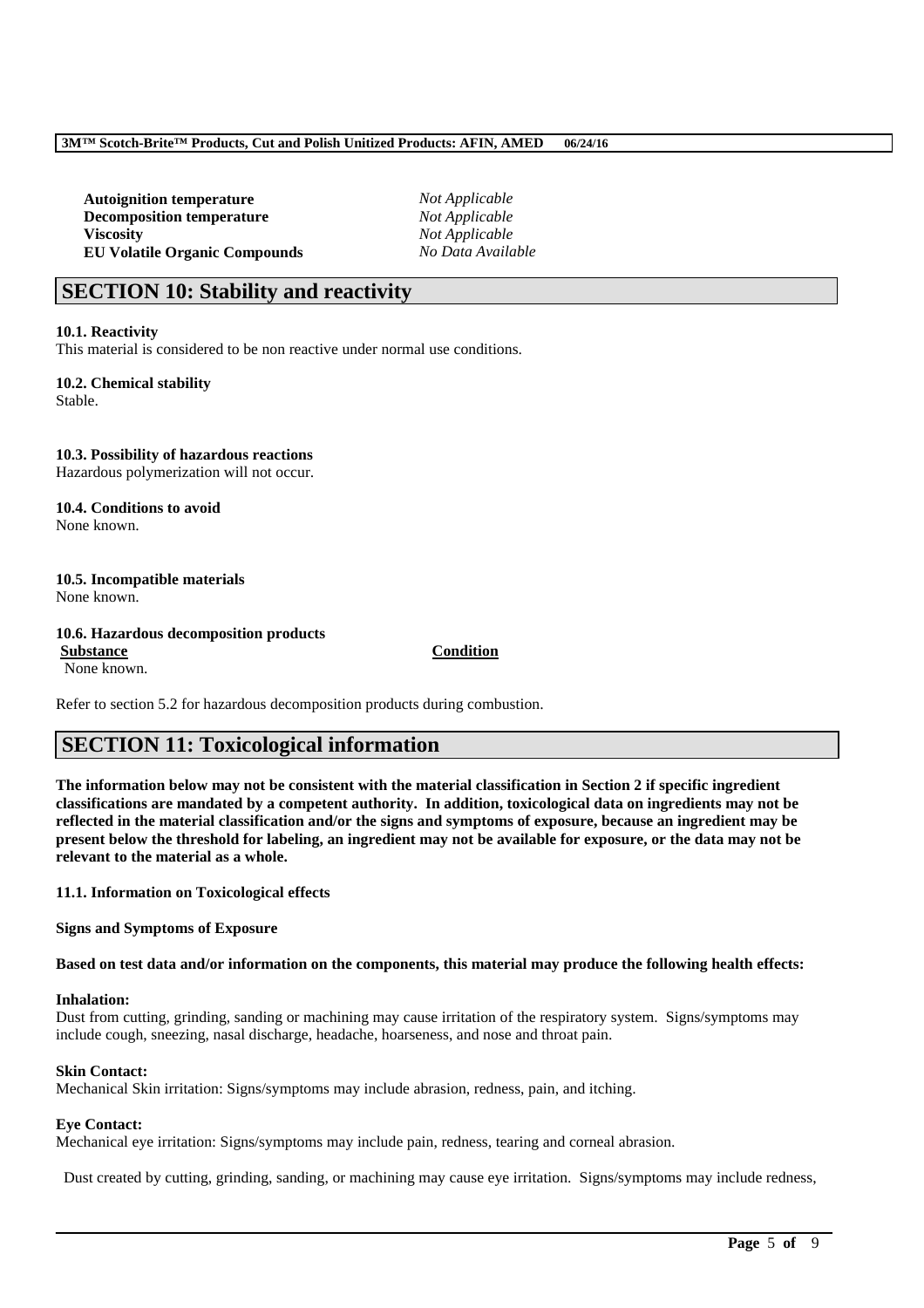swelling, pain, tearing, and blurred or hazy vision.

#### **Ingestion:**

No health effects are expected.

#### **Carcinogenicity:**

| Ingredient                                | $  -$<br>INO.<br>20 M.P | Aass:<br>Description                                                     | <b>'egulation</b><br>. IV.                                                               |
|-------------------------------------------|-------------------------|--------------------------------------------------------------------------|------------------------------------------------------------------------------------------|
| cran f<br>D <sub>10X1</sub> de<br>itanıum | $\lambda$<br>46<br>.    | $\ddot{\phantom{0}}$<br>-<br>ா<br>carc<br>リヘッ<br>'ossible<br>human<br>Uľ | Research<br>cancer<br><sub>on</sub><br>International<br>A <sub>genc</sub><br>tor<br>" Ku |

#### **Additional Information:**

This document covers only the 3M product. For complete assessment, when determining the degree of hazard, the material being abraded must also be considered.

This product contains titanium dioxide. Cancer of the lungs has been observed in rats that inhaled high levels of titanium dioxide. No exposure to inhaled titanium dioxide is expected during the normal handling and use of this product. Titanium dioxide was not detected when air sampling was conducted during simulated use of similar products containing titanium dioxide. Therefore, the health effects associated with titanium dioxide are not expected during the normal use of this product. **Toxicological Data**

If a component is disclosed in section 3 but does not appear in a table below, either no data are available for that endpoint or the data are not sufficient for classification.

### **Acute Toxicity**

| <b>Name</b>                          | Route                                 | <b>Species</b> | <b>Value</b>                                      |
|--------------------------------------|---------------------------------------|----------------|---------------------------------------------------|
| Overall product                      | Ingestion                             |                | No data available; calculated $ATE > 5,000$ mg/kg |
| Aluminum Oxide Mineral (non-fibrous) | Dermal                                |                | LD50 estimated to be $> 5,000$ mg/kg              |
| Aluminum Oxide Mineral (non-fibrous) | Inhalation-<br>Dust/Mist<br>(4 hours) | Rat            | $LC50 > 2.3$ mg/l                                 |
| Aluminum Oxide Mineral (non-fibrous) | Ingestion                             | Rat            | $LD50 > 5,000$ mg/kg                              |
| Lubricant                            | Dermal                                |                | LD50 estimated to be $> 5,000$ mg/kg              |
| Lubricant                            | Ingestion                             | Rat            | $LD50 > 5,000$ mg/kg                              |
| Titanium Dioxide                     | Dermal                                | Rabbit         | $LD50 > 10,000$ mg/kg                             |
| Titanium Dioxide                     | Inhalation-                           | Rat            | $LC50 > 6.82$ mg/l                                |
|                                      | Dust/Mist                             |                |                                                   |
|                                      | (4 hours)                             |                |                                                   |
| Titanium Dioxide                     | Ingestion                             | Rat            | $LD50 > 10,000$ mg/kg                             |

 $ATE = acute$  toxicity estimate

### **Skin Corrosion/Irritation**

| <b>Name</b>                          | <b>Species</b> | Value                     |
|--------------------------------------|----------------|---------------------------|
|                                      |                |                           |
| Aluminum Oxide Mineral (non-fibrous) | Rabbit         | No significant irritation |
| Lubricant                            | similar        | No significant irritation |
|                                      | compoun        |                           |
|                                      | ds             |                           |
| Titanium Dioxide                     | Rabbit         | No significant irritation |

#### **Serious Eye Damage/Irritation**

| <b>Name</b>                          | <b>Species</b> | <b>Value</b>              |
|--------------------------------------|----------------|---------------------------|
|                                      |                |                           |
| Aluminum Oxide Mineral (non-fibrous) | Rabbit         | No significant irritation |
| Lubricant                            | similar        | Mild irritant             |
|                                      | compoun        |                           |
|                                      | ds             |                           |
| Titanium Dioxide                     | Rabbit         | No significant irritation |

### **Skin Sensitization**

| Name             | -<br>Species | ⁄ alue              |
|------------------|--------------|---------------------|
| Titanium Dioxide | Human        | Not.<br>sensitizing |

\_\_\_\_\_\_\_\_\_\_\_\_\_\_\_\_\_\_\_\_\_\_\_\_\_\_\_\_\_\_\_\_\_\_\_\_\_\_\_\_\_\_\_\_\_\_\_\_\_\_\_\_\_\_\_\_\_\_\_\_\_\_\_\_\_\_\_\_\_\_\_\_\_\_\_\_\_\_\_\_\_\_\_\_\_\_\_\_\_\_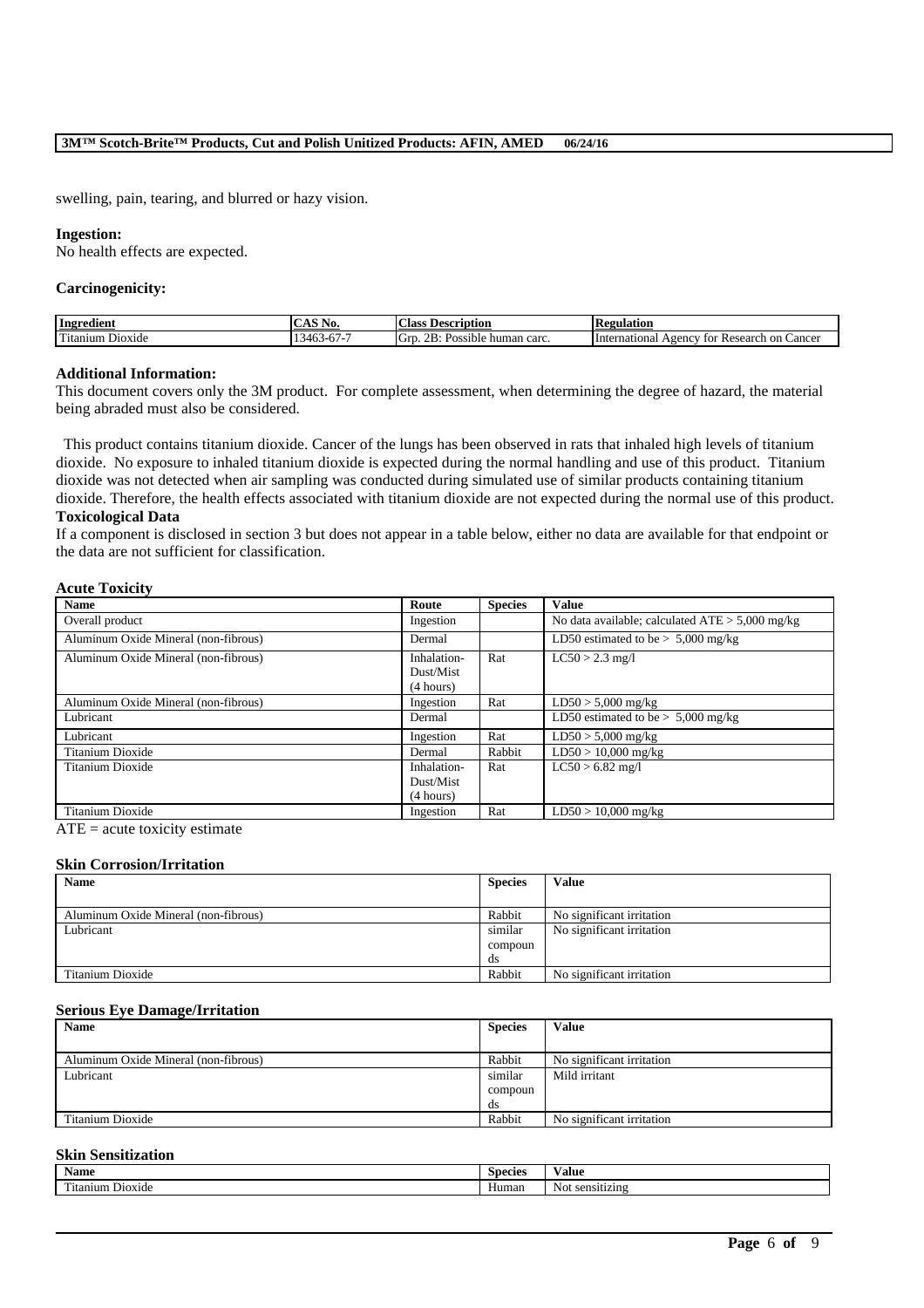| and   |  |
|-------|--|
| anıma |  |
|       |  |

### **Respiratory Sensitization**

For the component/components, either no data are currently available or the data are not sufficient for classification.

#### **Germ Cell Mutagenicity**

| <b>Name</b>                          | Route    | <b>Value</b>  |
|--------------------------------------|----------|---------------|
| Aluminum Oxide Mineral (non-fibrous) | In Vitro | Not mutagenic |
| Titanium Dioxide                     | In Vitro | Not mutagenic |
| Titanium Dioxide                     | In vivo  | Not mutagenic |

### **Carcinogenicity**

| <b>Name</b>                          | Route      | <b>Species</b> | <b>Value</b>     |
|--------------------------------------|------------|----------------|------------------|
| Aluminum Oxide Mineral (non-fibrous) | Inhalation | Rat            | Not carcinogenic |
| Titanium Dioxide                     | Ingestion  | Multiple       | Not carcinogenic |
|                                      |            | animal         |                  |
|                                      |            | species        |                  |
| Titanium Dioxide                     | Inhalation | Rat            | Carcinogenic     |

#### **Reproductive Toxicity**

#### **Reproductive and/or Developmental Effects**

For the component/components, either no data are currently available or the data are not sufficient for classification.

#### **Target Organ(s)**

## **Specific Target Organ Toxicity - single exposure**

For the component/components, either no data are currently available or the data are not sufficient for classification.

#### **Specific Target Organ Toxicity - repeated exposure**

| $\bullet$<br>$\overline{\phantom{a}}$ |            |                    |                                   |                |                    |                 |
|---------------------------------------|------------|--------------------|-----------------------------------|----------------|--------------------|-----------------|
| <b>Name</b>                           | Route      | Target Organ(s)    | <b>Value</b>                      | <b>Species</b> | <b>Test Result</b> | Exposure        |
|                                       |            |                    |                                   |                |                    | <b>Duration</b> |
| Aluminum Oxide Mineral                | Inhalation | pneumoconiosis     | Some positive data exist, but the | Human          | <b>NOAEL Not</b>   | occupational    |
| (non-fibrous)                         |            | pulmonary fibrosis | data are not sufficient for       |                | available          | exposure        |
|                                       |            |                    | classification                    |                |                    |                 |
| Titanium Dioxide                      | Inhalation | respiratory system | Some positive data exist, but the | Rat            | LOAEL 0.01         | 2 years         |
|                                       |            |                    | data are not sufficient for       |                | mg/l               |                 |
|                                       |            |                    | classification                    |                |                    |                 |
| Titanium Dioxide                      | Inhalation | pulmonary fibrosis | All data are negative             | Human          | <b>NOAEL Not</b>   | occupational    |
|                                       |            |                    |                                   |                | available          | exposure        |

#### **Aspiration Hazard**

For the component/components, either no data are currently available or the data are not sufficient for classification.

## **Please contact the address or phone number listed on the first page of the SDS for additional toxicological information on this material and/or its components.**

# **SECTION 12: Ecological information**

## **Ecotoxicological information**

Please contact the address or phone number listed on the first page of the SDS for additional ecotoxicological information on this material and/or its components.

## **Chemical fate information**

Please contact the address or phone number listed on the first page of the SDS for additional chemical fate information on this material and/or its components.

\_\_\_\_\_\_\_\_\_\_\_\_\_\_\_\_\_\_\_\_\_\_\_\_\_\_\_\_\_\_\_\_\_\_\_\_\_\_\_\_\_\_\_\_\_\_\_\_\_\_\_\_\_\_\_\_\_\_\_\_\_\_\_\_\_\_\_\_\_\_\_\_\_\_\_\_\_\_\_\_\_\_\_\_\_\_\_\_\_\_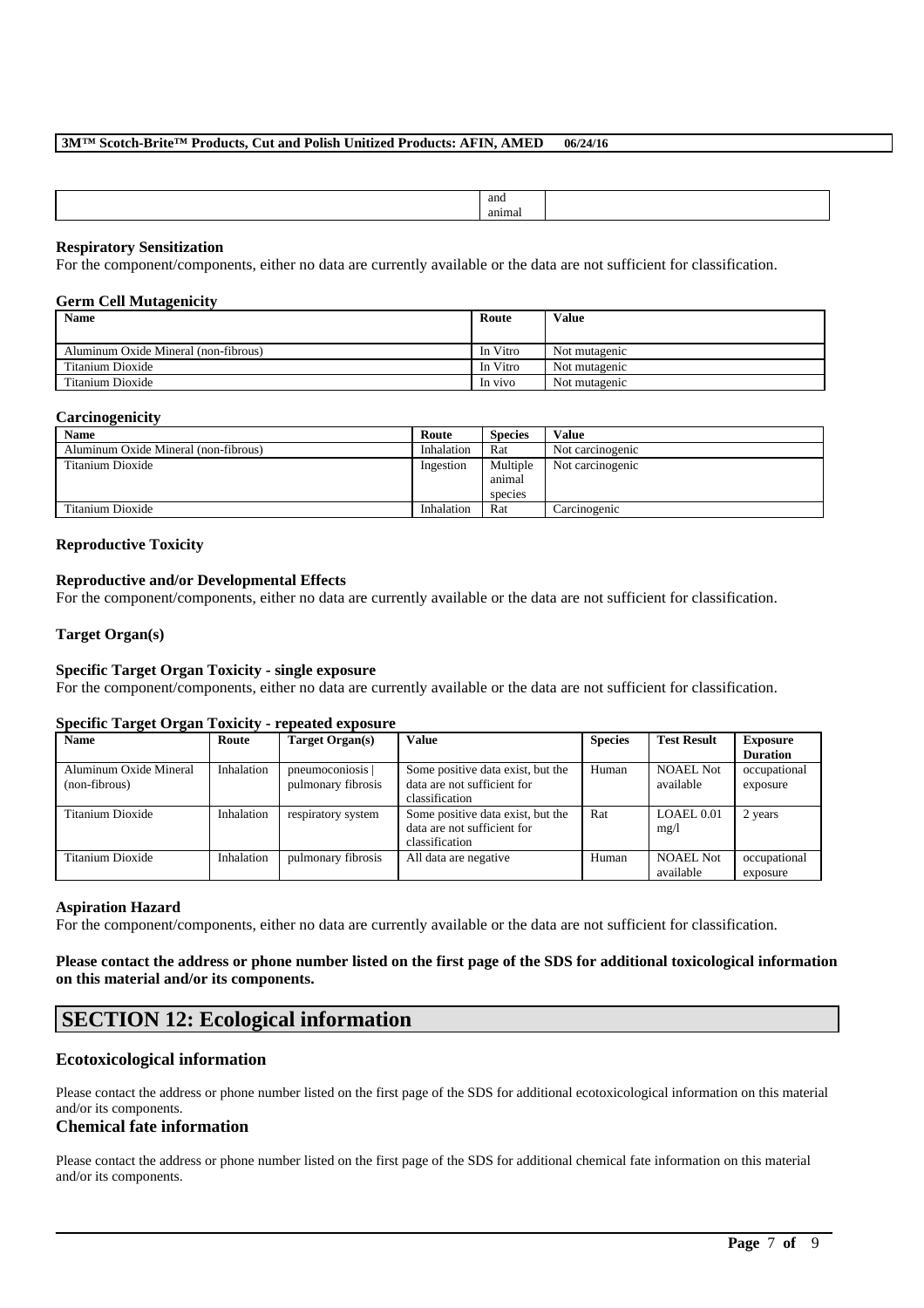# **SECTION 13: Disposal considerations**

### **13.1. Disposal methods**

Dispose of contents/ container in accordance with the local/regional/national/international regulations.

Prior to disposal, consult all applicable authorities and regulations to insure proper classification. The substrate that was abraded must be considered as a factor in the disposal method for this product. Dispose of waste product in a permitted industrial waste facility. If no other disposal options are available, waste product may be placed in a landfill properly designed for industrial waste.

**EPA Hazardous Waste Number (RCRA):** Not regulated

## **SECTION 14: Transport Information**

Not regulated per U.S. DOT, IATA or IMO.

These transportation classifications are provided as a customer service. As the shipper YOU remain responsible for complying with all applicable laws and regulations, including proper transportation classification and packaging. 3M transportation classifications are based on product formulation, packaging, 3M policies and 3M understanding of applicable current regulations. 3M does not guarantee the accuracy of this classification information. This information applies only to transportation classification and not the packaging, labeling, or marking requirements. The original 3M package is certified for U.S. ground shipment only. If you are shipping by air or ocean, the package may not meet applicable regulatory requirements.

# **SECTION 15: Regulatory information**

## **15.1. US Federal Regulations**

Contact 3M for more information.

## **311/312 Hazard Categories:**

Fire Hazard - No Pressure Hazard - No Reactivity Hazard - No Immediate Hazard - No Delayed Hazard - No

### **15.2. State Regulations**

Contact 3M for more information.

#### **15.3. Chemical Inventories**

The components of this product are in compliance with the chemical notification requirements of TSCA.

This product is an article as defined by TSCA regulations, and is exempt from TSCA Inventory listing requirements.

Contact 3M for more information.

## **15.4. International Regulations**

Contact 3M for more information.

**This SDS has been prepared to meet the U.S. OSHA Hazard Communication Standard, 29 CFR 1910.1200.**

\_\_\_\_\_\_\_\_\_\_\_\_\_\_\_\_\_\_\_\_\_\_\_\_\_\_\_\_\_\_\_\_\_\_\_\_\_\_\_\_\_\_\_\_\_\_\_\_\_\_\_\_\_\_\_\_\_\_\_\_\_\_\_\_\_\_\_\_\_\_\_\_\_\_\_\_\_\_\_\_\_\_\_\_\_\_\_\_\_\_

# **SECTION 16: Other information**

## **NFPA Hazard Classification**

**Health:** 0 **Flammability:** 1 **Instability:** 0 **Special Hazards:** None